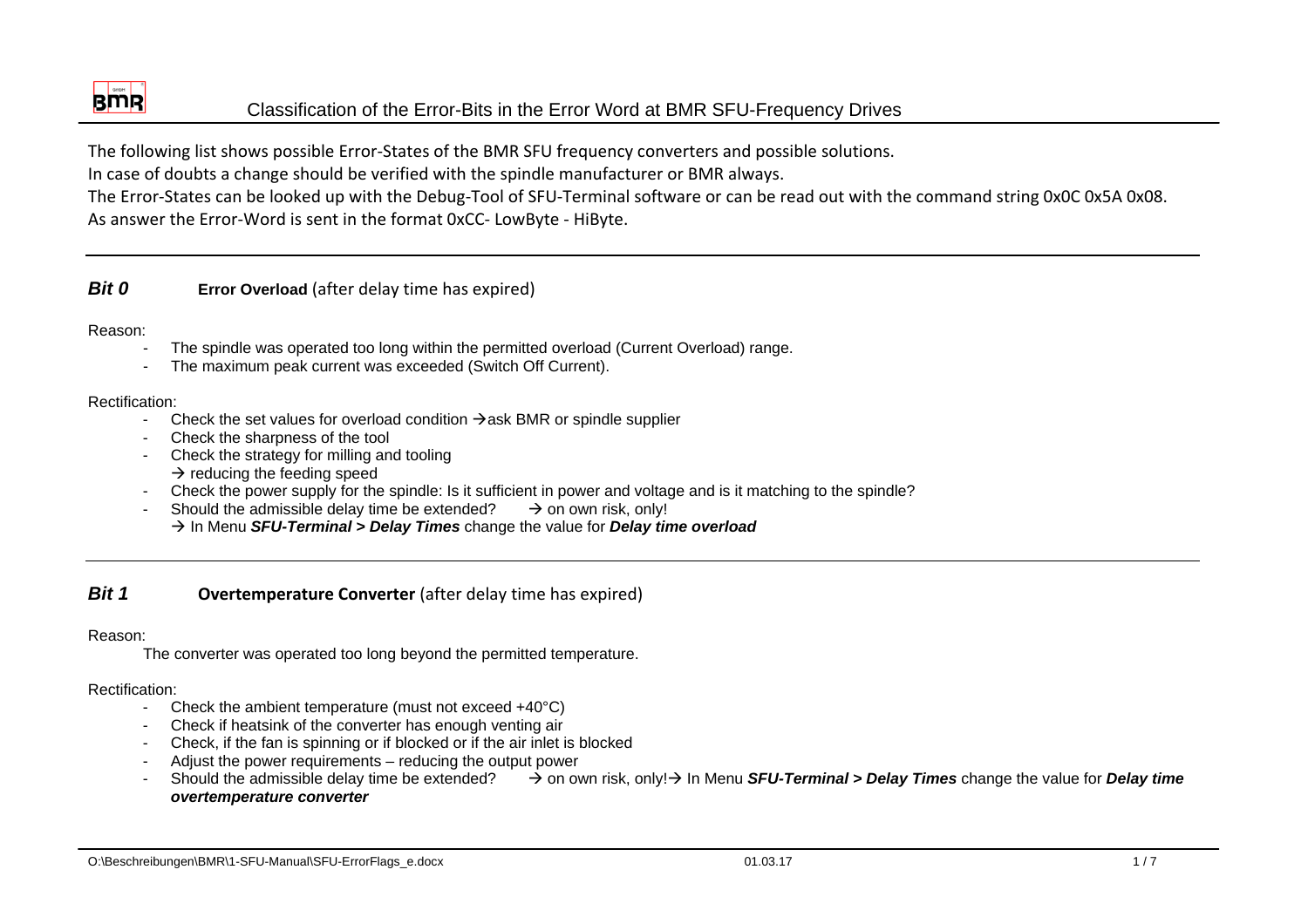

*Bit 2***Overtemperature Spindle** (after delay time has expired)

### Reason:

The spindle was operated too long beyond the permitted temperature. The built-in temperature sensor within the spindle indicates an excess temperatur

## Rectification:

- Check the spindle temperature
- Check the spindle is there a resistance while spinning the spindle by hand?
- Check the spindle cable: check for an interruption of one of the temperature sensor line.
- Check the switching point of the temperature sensor (if variable setup possible) Æ In Menu *SFU-Terminal > current spindle characteristic > Basic parameter: KTY Switch Value*
- Should the admissible delay time be extended?  $\rightarrow$  on own risk, only! Æ In Menu *SFU-Terminal > Delay Times* change the value for *Delay time overtemperature spindle*

#### *Bit 3***Overtemperature Spindle or Converter** (after delay time has expired)→Combi Error of Bit1 and Bit2

## Reason:

The converter was operated too long beyond the permitted temperature. or the spindle is overheated

## Rectification:

- Check the spindle temperature
- Check the spindle is there a resistance while spinning the spindle by hand?
- Check the spindle cable: check for an interruption of one of the temperature sensor line.
- Check the switching point of the temperature sensor (if variable setup possible)
- Æ In Menu *SFU-Terminal > current spindle characteristic > Basic parameter: KTY Switch Value*
- Should the admissible delay time be extended?  $\rightarrow$  on own risk, only!
	- Æ In Menu *SFU-Terminal > Delay Times* change the value for *Delay time excess overtemperature spindle*
- Check the ambient temperature (must not exceed +40°C)
- Check if heatsink of the converter has enough venting air
- Check, if the fan is spinning or if blocked or if the air inlet is blocked
- Adjust the power requirements reducing the output power
- Should the admissible delay time be extended?  $\rightarrow$  on own risk, only!

# Æ In Menu *SFU-Terminal > Delay Times* change the value for *Delay time overtemperature converter*

#### *Bit 4***Overvoltage OFF**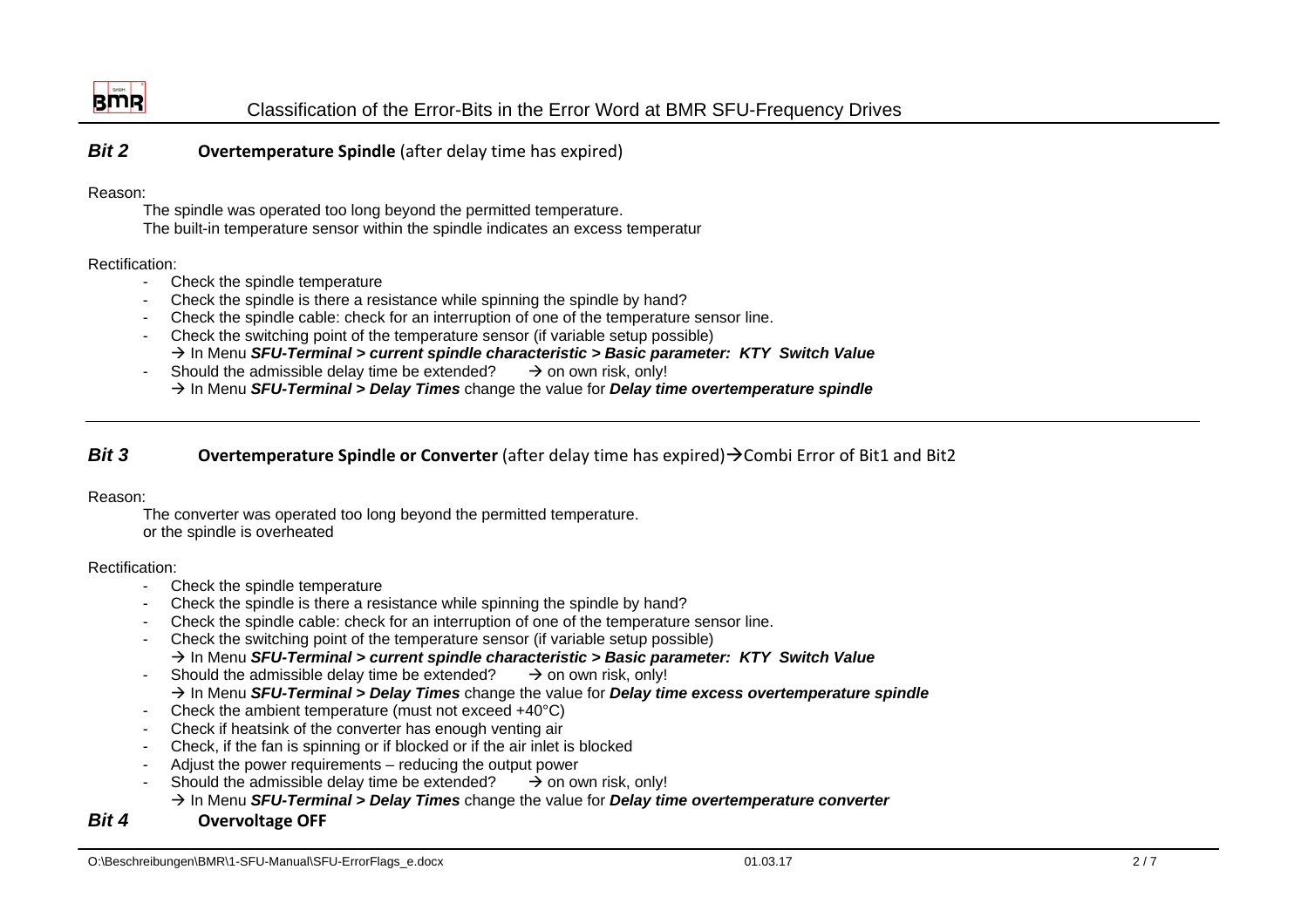

### Reason:

The supply voltage or the AC mains network voltage is too high.

### Rectification:

- Check the mains network voltage
- At open frame drives check the power supply and the supply voltage for the spindle

#### *Bit 5***Undervoltage OFF**

### Reason:

The supply voltage or the AC mains network voltage is too low.

### Rectification:

- Check the mains network voltage
- At open frame drives check the power supply and the supply voltage for the spindle
- Power OFF Power ON

#### *Bit 6***Undervoltage STOP**

### Reason:

The supply voltage or the AC mains network voltage is too low.

- Check the mains network voltage
- At open frame drives check the power supply and the supply voltage for the spindle
- Power OFF Power ON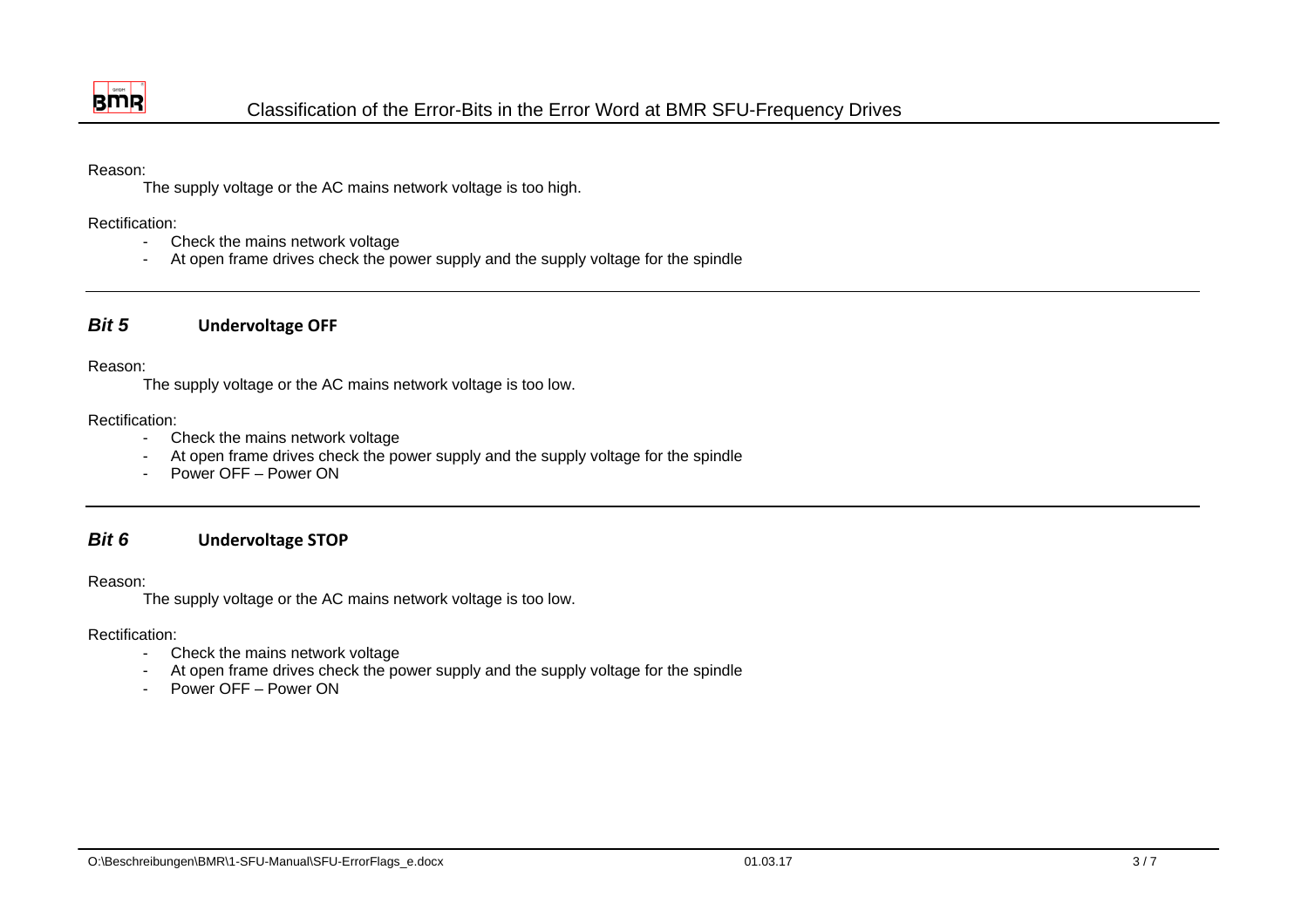

#### *Bit 7***Hardware current trip / Powerstage switch off (PDPINT)**

### Reason:

The converter has switched off due to a short circuit detection by hardware. Possibly this could be a Ground Shortage of one of the spindle lines

## Rectification:

- Check the spindle cable: Disconnect spindle cable at converter and spindle: While measuring the resistance between the phases, there must not be any shortage In case the cable is fixed at the spindle the resistance should be low (some Ohms) but never zero. Move and bend the cable during both measurements.
- Check the spindle: Disconnect spindle cable at converter, only. While measuring the resistance between the phases, the resistance should be low (some Ohms) but never zero. Move and bend the cable during both measurements.
- Check on Ground Shortage: There must not be a measurable connection from any phase to PE-Ground or shielding

#### *Bit 8***Emergency‐stop active**

### Reason:

- The input for Emergency Stop is activated, but not unlocked.
- Only with SFU0303: The power stage of the converter is disabled by the pulse blocking circuit.

### Rectification:

- For unlocking with configuration *active high* it has to be applied a Lo-signal, and with configuration *active low* vice versa.
- Only with SFU0303: The power stage can be unlocked with a Hi-Signal at Input X2.2. (to be realized with a bridge X2.2 X2.10)

#### *Bit 9***No spindle connected / cable error**

## Reason:

The spindle test is activated and during this, between one or more spindle phases lines was detected a too high resistance

- Check if the proper spindle characteristic is selected
- Check the spindle cable with spindle: Disconnect plug at converter and make a resistance measurement between the phases. As result the resistance should be rather low (some Ohms), in case there is a high value, the cable or the spindle is defective. Check also the plug itself.
- Check the spindle cable: Disconnect plug at converter and spindle and make a resistance measurement between the phases: Every phase should show zero ohms. If true, the cable is ok and the spindle is defective. Move and bend the cable during the measurements.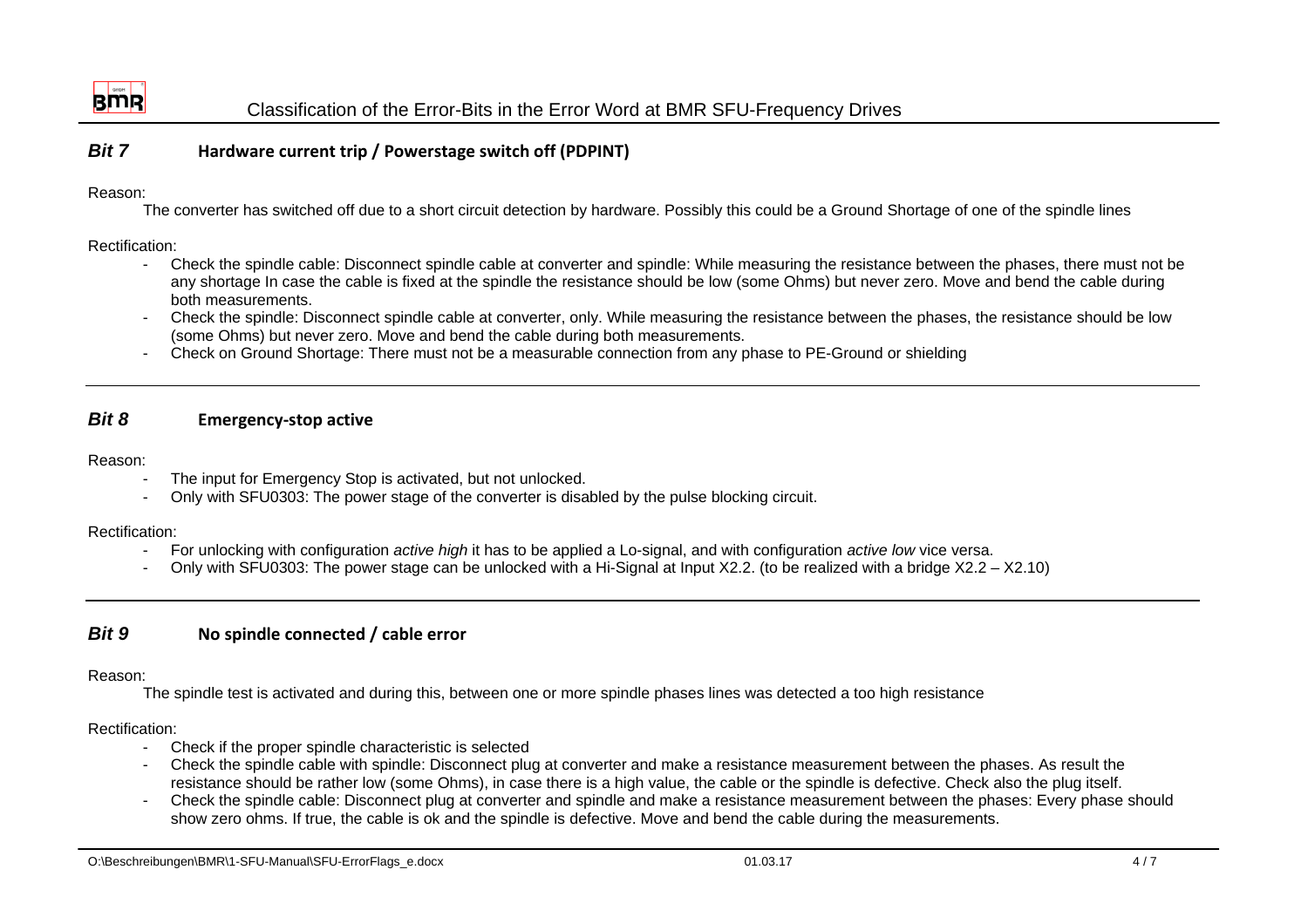

#### *Bit 10***Time‐Out RS232 / serial Interface** (not at all SFU)

### Reason:

Interruption of communication after starting with serial command. An operation with serial commands requires a periodical communication. After 4sec without communication the converter stops the spindle automatically, for safety reasons.

Rectification:

- Check interface cable
- faster periodically request oft eh STATUS word, for triggering regularily

#### *Bit 11***Invalid spindle characteristic**

Reason:

It was selected an empty or invalid spindle characteristic

Rectification:

- Select or load the apropriate characteristic for this spindle

Æ In Menu *SFU-Terminal > current diagram*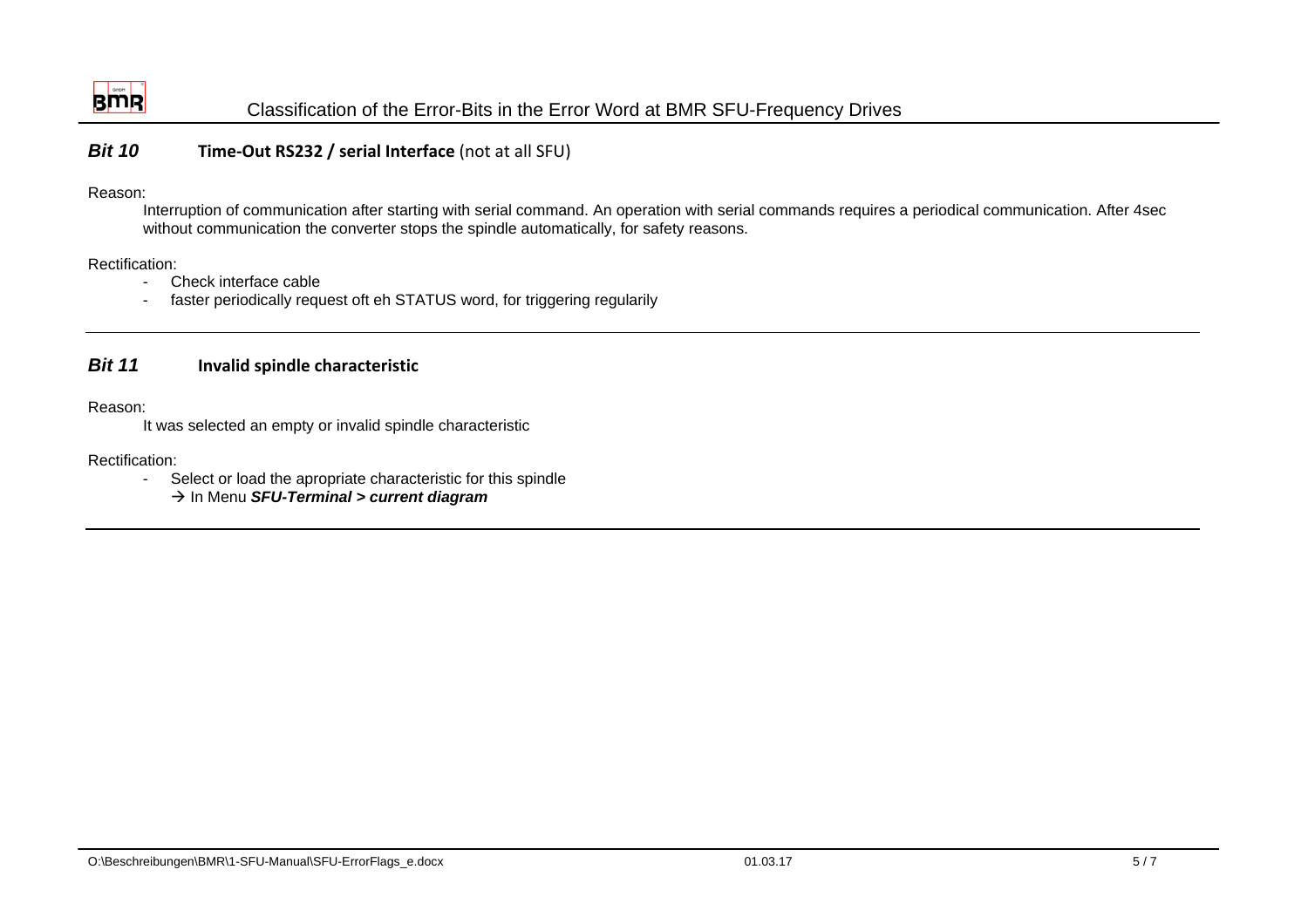

#### *Bit 12***Error Back Energy / DC Motor Stall**

Reason at an AC-spindle:

- The energy which was generated within the spindle during deceleration could not be dissipated sufficiently by the brake chopper. So the spindle voltage raised to too high values and converter was forced to switch off the power stage to protect itself.
- The parameter setup in the spindle characteristic is not appropriate for the used tool, by this the inertia at deceleration is too high.
- the spindle characteristic is wrong or wrongly setup.

### Rectification:

- Check the proper spindle characteristic is selected
- Check if the proper tool is used
- Increasing the ramp time at deceleration (make it slower)
	- $\rightarrow$  Contact BMR or the spindle supplier

Reason at an BLDC-spindle:

- The rotor could not follow, the electrical field within the stator, which occurs mostly at startup. This is called *STALL*
- The settings in the spindle characteristic are not matching to the spindle data or to the application. The weight of the tool is too high and by this, the inertia at acceleration is too high.
- The rotor is mechanically blocked or has a too high mechanical resistance at spinning
- Check the strategy of milling and tooling process:  $\rightarrow$  Reduction of the feeding speed

- Check the spindle is there a resistance while spinning the spindle by hand?
- Check if the proper tool is used
- Check the spindle parameters
	- $\rightarrow$  Contact BMR or the spindle supplier
- Increasing the ramp time at acceleration (make it slower)
	- $\rightarrow$  Contact BMR or the spindle supplier